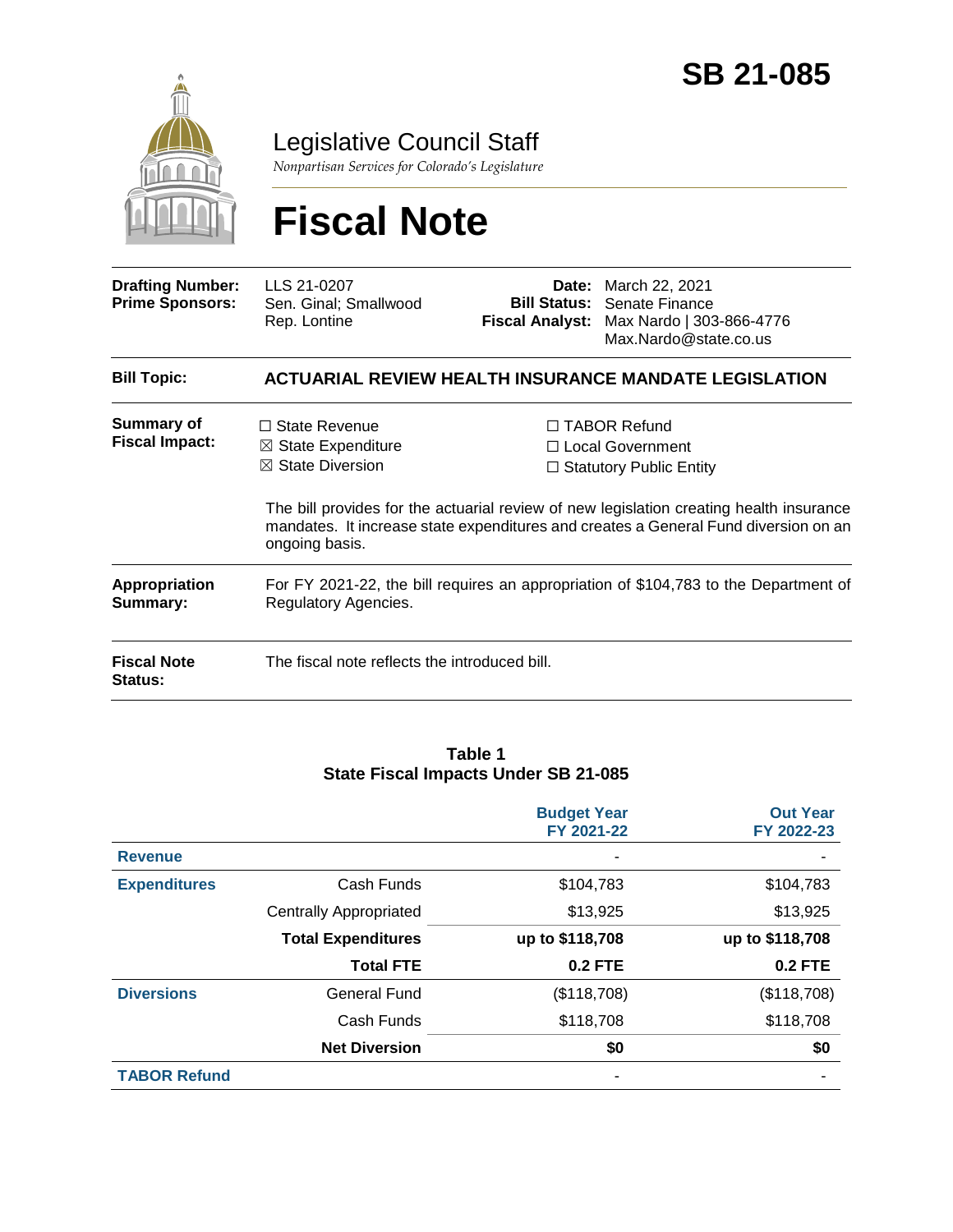### **Summary of Legislation**

The bill creates a process for actuarial review of proposed legislation that may create a new health benefit mandate on health insurance plans. The Division of Insurance in the Department of Regulatory Agencies (DORA) must hire a contractor to conduct the reviews for up to five such bills each legislative session at the request of a member of the General Assembly. If more than five requests are made, the chairs of the House Health and Insurance and Senate Health and Human Services committees will select which bills will receive a review.

Each actuarial review must contain specified components of analysis related to cost, utilization, health benefits, and impact on premiums. The contractor must use data from the all-payer health claims database (APCD), and health insurance carriers are encouraged to cooperate and provide information. Fiscal notes prepared by Legislative Council Staff must include information produced by the actuarial review if it is available.

In addition, the bill eliminates a requirement that organizations seeking bills mandating health insurance coverage submit a report to the legislative committee of reference addressing social and financial impacts of such coverage.

#### **State Diversions**

The bill diverts an estimated \$118,708 from the General Fund in FY 2021-22 and future years. This revenue diversion occurs because the bill increases costs in the Division of Insurance in DORA, which is funded with premium tax revenue that would otherwise be credited to the General Fund.

#### **State Expenditures**

The bill increases state expenditures in DORA by up to \$118,708 per year beginning FY 2021-22. Costs will be less than this amount if fewer than five analyses are requested, though in recent years the quantity of such bills have generally exceeded this total. Expenditures are from the Division of Insurance Cash Fund. These costs are shown on Table 2 and described below.

| Table 2                             |  |  |  |  |  |
|-------------------------------------|--|--|--|--|--|
| <b>Expenditures Under SB 21-085</b> |  |  |  |  |  |

|                                           | FY 2021-22      | FY 2022-23      |
|-------------------------------------------|-----------------|-----------------|
| <b>Department of Regulatory Agencies</b>  |                 |                 |
| <b>Personal Services</b>                  | \$21,783        | \$21,783        |
| <b>Actuarial Contractor</b>               | \$50,000        | \$50,000        |
| All-Payer Claims Database Fees            | \$33,000        | \$33,000        |
| Centrally Appropriated Costs <sup>1</sup> | \$13,925        | \$13,925        |
| <b>Total Cost</b>                         | up to \$118,708 | up to \$118,708 |
| <b>Total FTE</b>                          | $0.2$ FTE       | $0.2$ FTE       |

<sup>1</sup> *Centrally appropriated costs are not included in the bill's appropriation.*